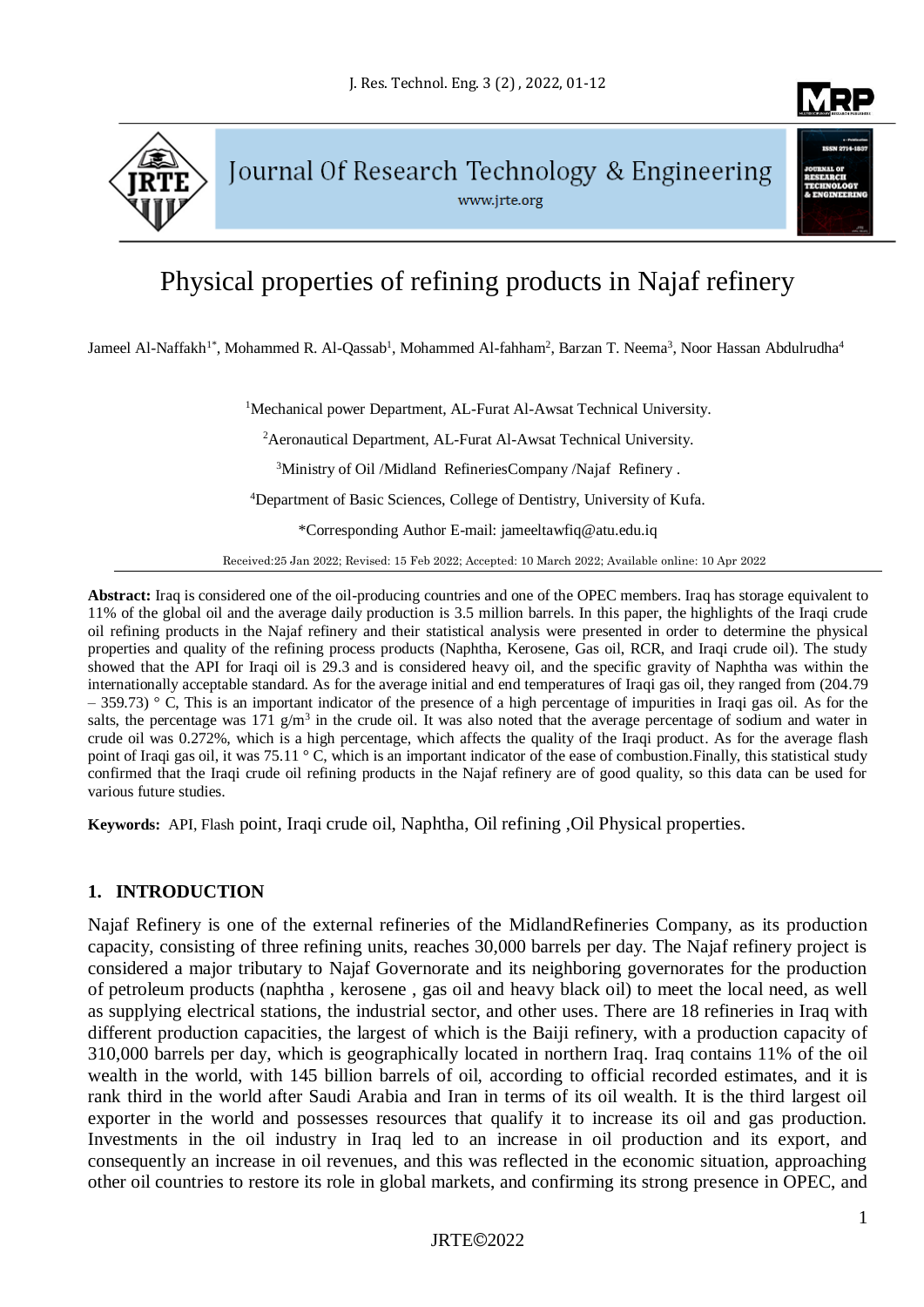this makes it a competitor to the Kingdom of Saudi Arabia in oil production and an actor In the global crude oil marketCrude oil consists mainly of carbon and hydrocarbon and thus it is a complex mixture as the hydrocarbons are either gaseous, liquid or solid form stored in the ground for long periods of time (hundreds or millions of years) with different geological and thermal conditions, as well as crude oil contains small amounts of oxygen, sulfur and nitrogen. And trace quantities of minerals and thus the process of refining crude oil is a unique process and has multiple chemical fingerprints results (petroleum derivatives)[1].The basic standard for measuring density gravity is the American Petroleum Institute(API) as a measure of the density of petroleum using the following equation:

## API gravity = [ 141.5/ density at 15.6 C ] – 131.5 ………………………(1)

Thus, it is considered an important commercial measure to know and rank the quality of crude oil, as heavy crude oil 25API, medium crude oil can be classified from 25API to 35API, and light crude oil from 35API to 45API, inversely proportional to viscosity. The density of crude oil can be measured by the American Society for Testing and Material Method(ASTM)[1].Crude oil is separated by refining it and converting it into oil derivatives that are usable and marketable. Therefore, the process of refining and separating crude oil is very important and it is considered competitive operations according to the requirements required to produce clean energy fuel[2].Although petroleum products make life easier, the life cycle from exploration to final use includes the harm to nature caused by air, water, and soil pollution[3].An oil refinery is an industrial process in which unrefined petroleum is processed and refined into other valuable products such as naphtha, gasoline, diesel, asphalt, heating oil, fuel for lighting, and LPG[4][5], more detailed is shown in Fig. 1.



Fig. 1. Daura refinery in Baghdad

The Kurdistan region of Iraq is an important factor in the oil and gas sector due to the continuous progress made in finding and exploring oil wells. However, there are real problems that the region faces in terms of the costs of exploration, equipment and companies operating in crude oil exploration[6].According to OPEC, the Kurdish region Iraq accounts for 43.7 billion barrels of proven oil reserves. The reserves yet to be proven increased by 25.5 billion barrels, ranging from 3 to 6 trillion cubic meters of natural gas, accounting for 30% of Iraq's proven natural gas Oil reserves and 89% of all natural gas reserves in Iraq[7].There are many pollutants resulting from refining crude oil and have a high environmental impact and replacing them with environmentally friendly alternative energies.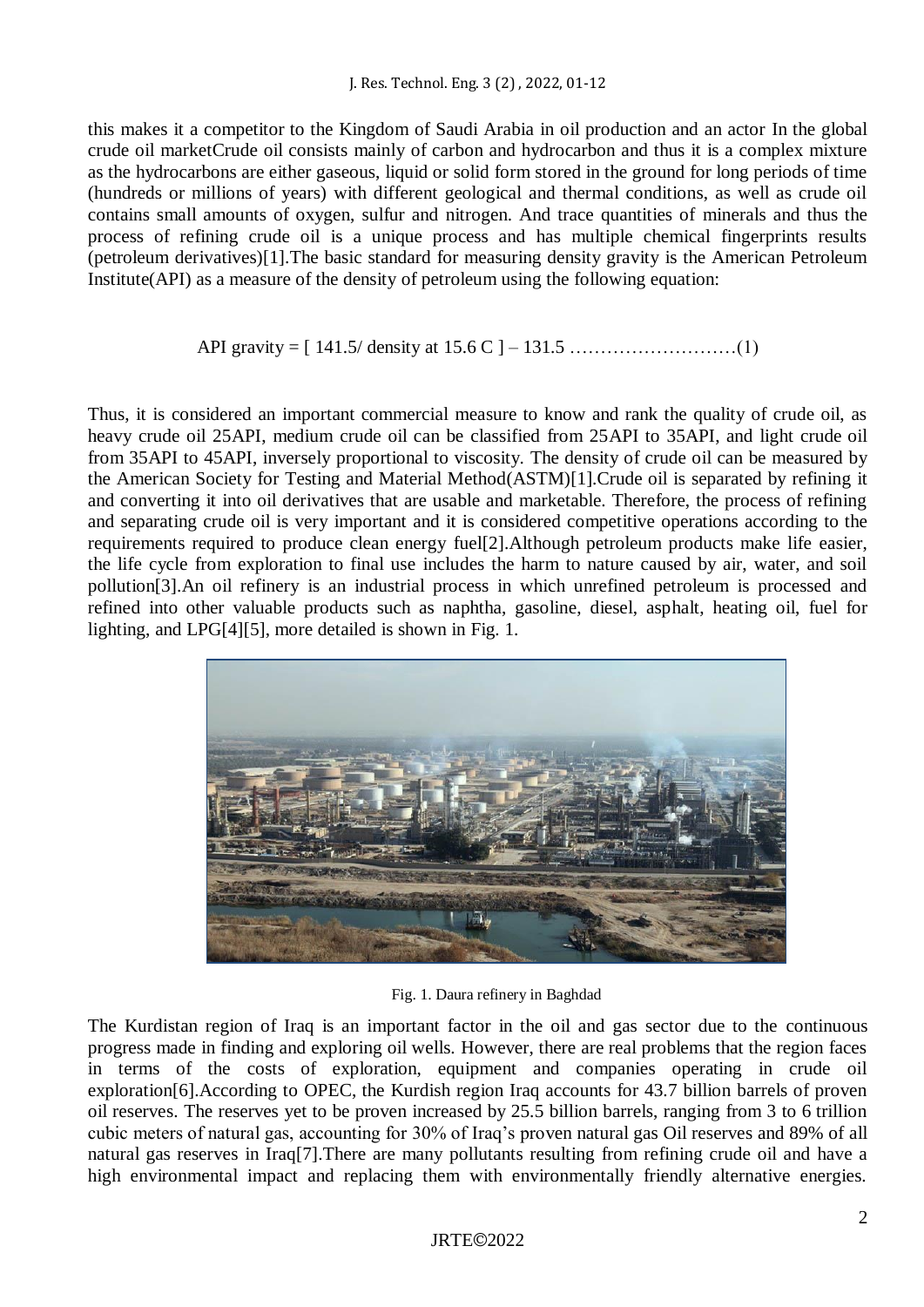However, the field of fossil fuels remains the promising fuel for humanity in the field of power generation[8].Over consecutive a pair of decades, international demand for oil is calculable to grow to quite 107 Mb/d and also the world energy output by 2030 would account for 32% of the world demand for oil. The contribution from renewables together with wind and solar power is expected to be 4-15% and biofuel is expected to achieve 5.9 billion Mb/dby2030 . These statistics expressly show the continued development and voidance of effluent from the oil sector into giant water sources round the world. The surroundings is influenced by these pollutants. supported the oil type, the plant layout, and operative procedures, PRE are going to be substantially totally different[9].Products resulting from refining crude oil, such as kerosene, gas and petrochemicals, can be used in the energy sector, and this is an important additional financial return[10].The oil refinery is an industrial facility (storage depots, oil treatment units, distillation towers and heat exchanger units) in which oil refining operations are carried out to transform it from its crude form into various oil derivatives.The crude oil distillation system (distillation tower) is the beating heart of the refinery and the crude oil is usually heated in the furnace and converted to oil vapor mixture, which mix with the steam who is injected in the bottom of the tower. Then flows to the towerzoneand passes through thedistillation tower trays. This column is the main part for the distillation of crude oil and the separation of its various petroleum fractionsdepending on boiling point difference of oil fractions. The oil vapor ascends to the top of the distillation tower and while the liquid oil is accumulated at the bottom of the distillation tower and transported using pipelines to the storage tanks in the depot warehouses[11]. The efficiency of distillation of crude oil varies from one refinery to another. There are oil refineries that have the ability to produce nearly 40 types of gasoline with different octane numbers[12]. There are dissolved impuritiesrepresented in minerals such as nickel and vanadium, as well as salts, sediments, and water, as well as solid particles in the residue, as the high percentage of salts has a negative impact on the refining towers, such as corrosion and a decrease in the quality of the refined oil, and thus an increase in the maintenance costs as well as changes in the specifications of the refined oil $[12-15]$ . The increase in the percentage of water-soluble salts present in crude oil causes major problems in the pipes, valves, tanks, and pumps, as well as the interior parts of the refining tower[16,17].The impurities that have been mentioned in the previous literature lead to serious energy problems represented by blocking the furnace tubes of crude oil unit, thus increasing pressure and temperature and causing an increase in the viscosity and density of crude oil and thus reduces the attractiveness of the API for crude oil and thus becomes a low-quality fuel[19]. There are some refineries suffering in heavy oil refining in terms of cost and product quality, and this affects the frequent export of the product to the global and local markets, and thus these problems can be solved by using treatment and purification units for impurities in heavy crude oil, followed by multi-stage desalination and repetition units, thus improving the quality of heavy crude oil[20].The lack of availability of light crude oil over the past few decades has led researchers, developers, and refineries operating to use heavy crude oil to refine it due to its availability and cheapness, and according to recent global estimates, the demand for heavy oil has exceeded 3 trillion barrels, which provides the world's needs for the next fossil energy[21].The problems facing the refineries for the refining of heavy crude oil are represented by viscosity, increased impurities and a decrease in the attractiveness of API compared to light crude oil, and thus it is a complex process to produce some of the products required and consumed continuously such as gasoline and light and medium distillates[21,22].Heavy crude oil is improved by adding hydrogen and removing carbon to produce relatively light crude oil that can be refined in conventional refineries. This technique was applied according to the mentioned literature[24].Most of the traditional refineries are oriented towards mainly producing gasoline, diesel and kerosene, but there are petrochemical products that have popular and desirable markets, such as ethylene, butene, propylene and butadiene, which are important raw materials for the petrochemical industries[25].There are some products that can be produced from heavy crude oil such as naphtha, which is considered a product that can be improved and converted into the gasoline that is required globally in the global and local markets[26].Thermal cracking and water cracking of recurrent crude oil are considered local methods and require high costs and high capital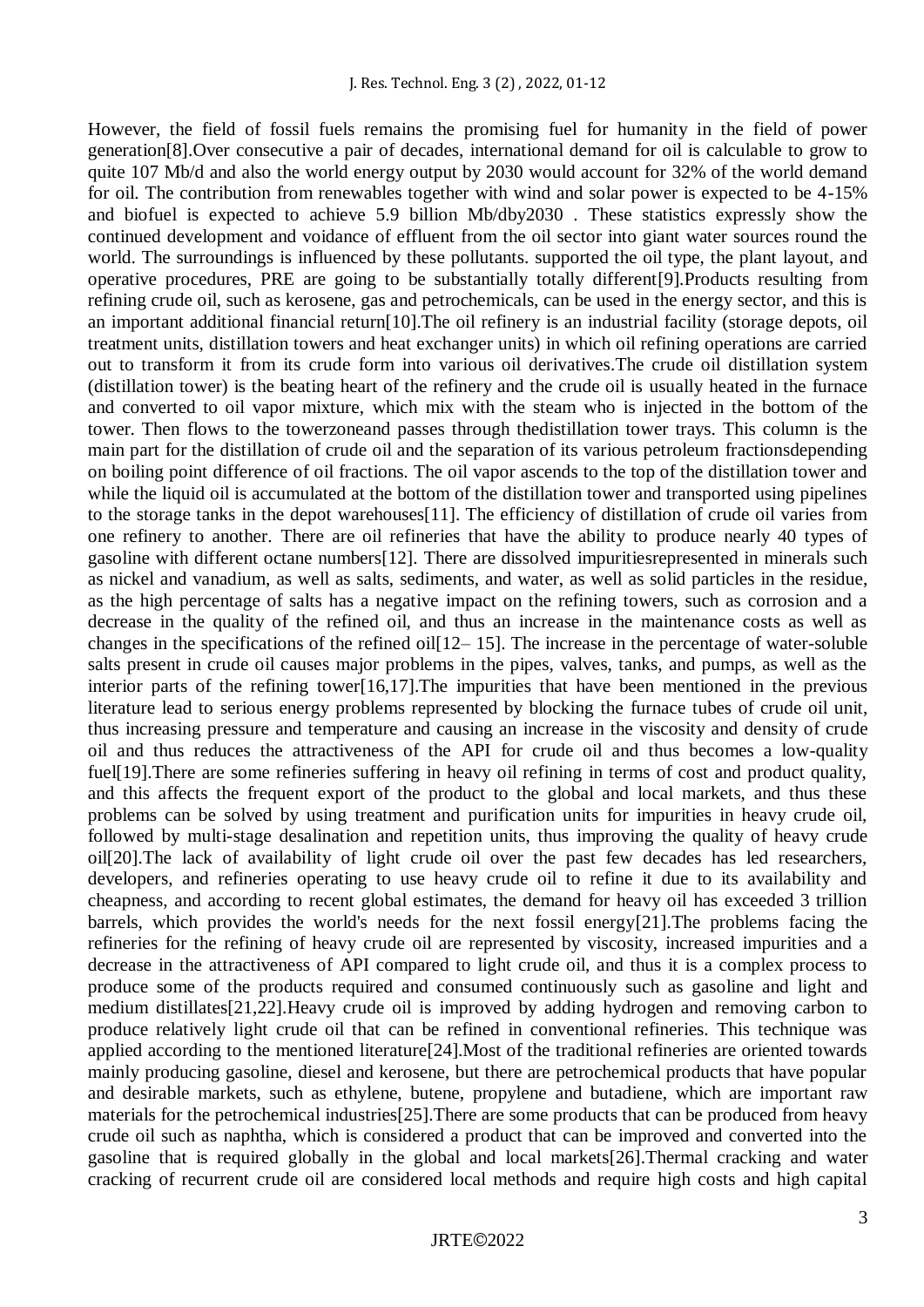investments. Therefore, there are modern methods for treating heavy crude oil using the ionizing irradiation method to treat viscosity and sulfur removal, thus a high reduction in capital and operating costs, as well as it is treated with low temperatures and air pressure and without the use of any catalysts. And thus, relatively low energy, high production efficiency, and refining flexibility[27].This paper will shed light on the physical properties of the output of heavy crude oil refining operations from Najaf refinery, which is geographically located in the middle of Iraq.

# **2. EXPERIMENTAL WORK**

Experimental investigations of samples used in Najaf refinery (Naphtha, Kerosene, Gas oil, Black heavy oil and Iraqi crude oil) were conducted for the period 1 Jan – 4 Feb. 2021 to study the physical properties of oil productsresulting from refining operations for Iraqi heavy crude oil according to the specifications of the American Petroleum Institute (API) and the devices used are:

## **2.1. Distillation Automatic AnalyserAD86 5G2**

The automatic distillation analyzer model (SH) works at a voltage of 115 F and a frequency of 50 H, 16 A French made. It consists of a graduated cylinder with a capacity of 100 mm and a distillation flask with a capacity of 100 mm. The device works automatically to distill the hydrocarbons under specific conditions. A certain volume of sample is distilled under suitable conditions. Capacitor temperatures, sizes and times are recorded according to symptoms. Likewise, distillation or volatility is calculated from the resulting data and used in turn to determine the safety and performance of the sample with the international methods that are compatible and applicable within the required specifications (the international standard method ISO 3405) and as shown in the Fig. 2.



Fig. 2. Distillation automatic analyzer AD86 5G2

#### **2.2. Automatic Vapor Pressure Analyzer (HVP 9972)**

The device determines the steam pressure with high accuracy for both automotive and aviation gasoline, turbine fuel, other light distilled petroleum products, crude oil, hydrocarbon solvents and chemical compounds.The device provides fast and accurate results of steam pressure up to 1000 kPa in a temperature range from 0 to 100 ° C through its complete automation as shown in the Fig. 3.The device is characterized by its ease of use and thus saves time with strict quality and accurate calibration. It connects to a computer device to store the resulting data.The sample to be tested is withdrawn automatically with a volume of 10 ml by means of a piston. The time measurement period for the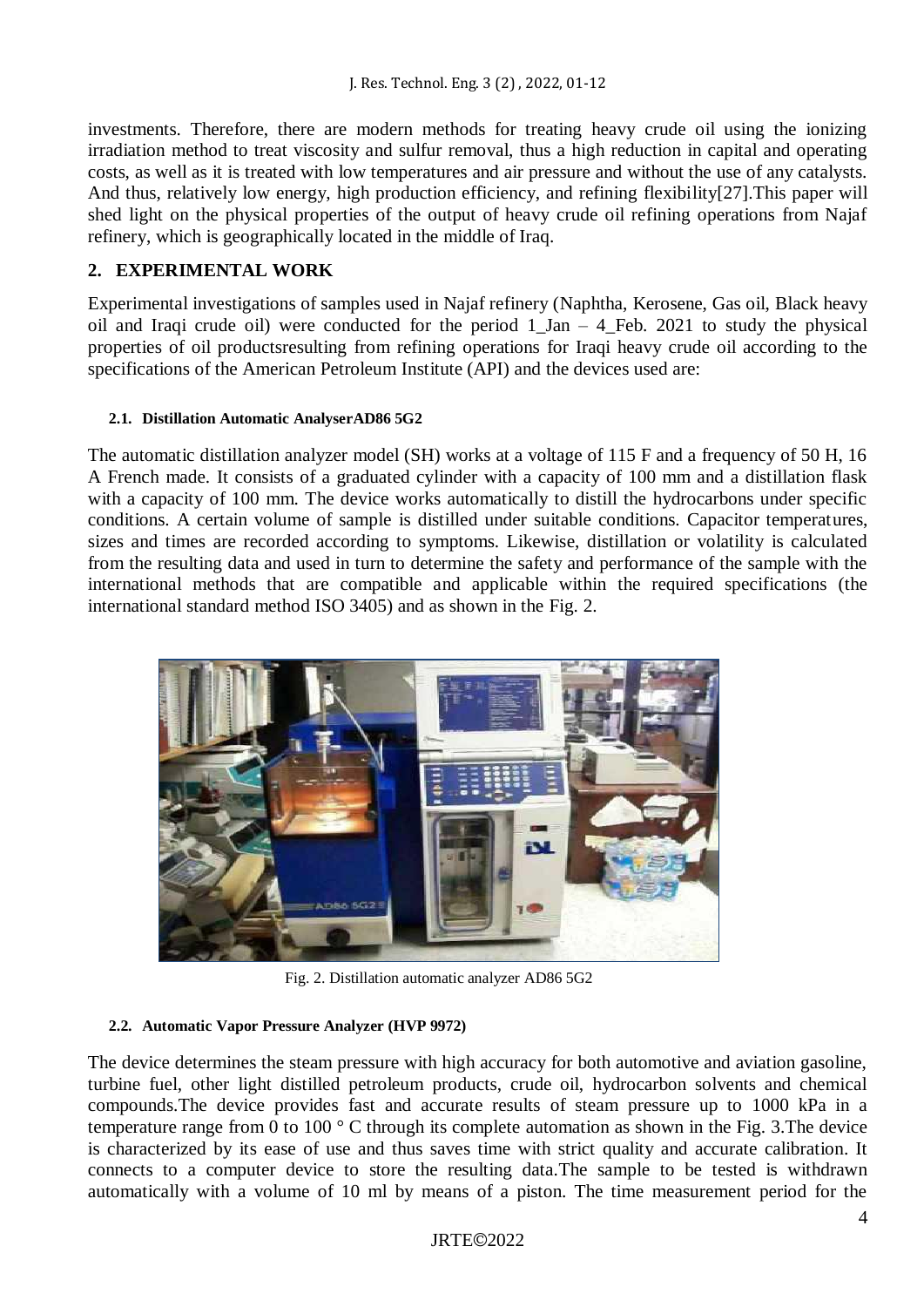sample to be examined ranges from 10 minutes, and it measures the change of the liquid vapor ratio



Fig. 3. Automatic Vapor Pressure Analyzer (HVP 9972)

from 05 to 4. The device works at a voltage of 100 - 240 V, 50 Hz, and a consumption power of 100 W.

#### **2.3. Automated Multi-Range Capillary Viscometer ASTM D445**

The multi-band viscometer determines the kinematic viscosity of clear and opaque fluids through 2 multi-band capillaries. As it requires drawing 18 ml of the sample and thus the device gives accurate results automatically and the spent sample flasks are automatically emptied, allowing new samples to be added at any time until the middle of the test for rapid analysis in the viscosity range from 05 to 600 mm / s and thus provides smart technology. The device operates at temperatures from 20 to 150 degrees Celsius that are programmable by the user and is characterized by accurate control of the relative temperature of 0001 degrees Celsius and a high rotation speed, as shown in the Fig. 4



Fig. 4. Automated Multi-Range Capillary Viscometer ASTM D445

# **2.4. Flash Point Analyzer FP170 5G: ABEL AUTOMATED**

It is a device used to measure the expected flash temperature through a preprogrammed sample test, and it is divided into two basic units, which are the control unit and the test unit. As shown in the Fig. 5. Also able componentsare :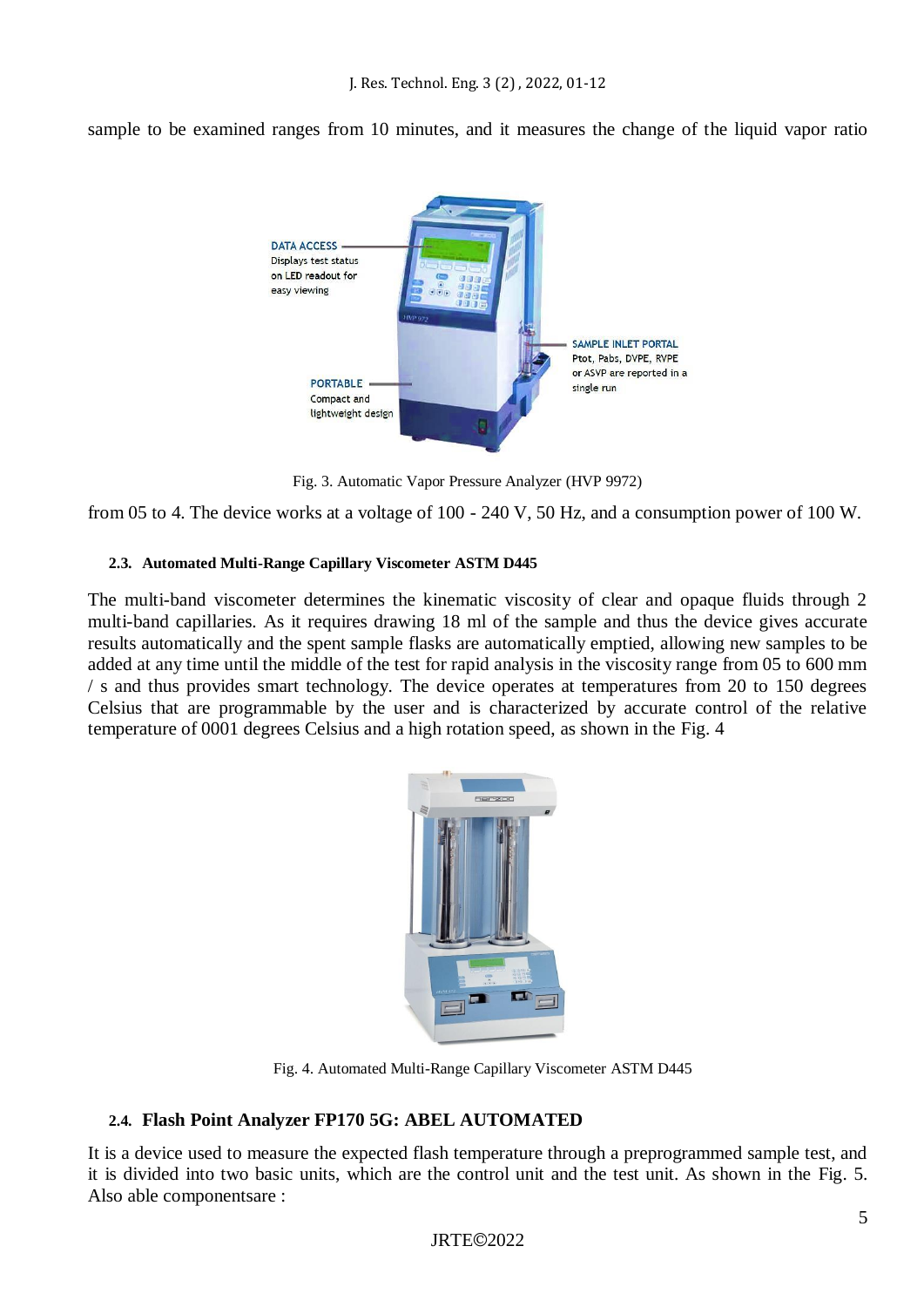J. Res. Technol. Eng. 3 (2) , 2022, 01-12

- Heating block,
- Cooling system,
- Stirring system,
- Ignition system,
- Flash detector,
- Sample temperature probe,
- Shutter,
- Diagnostics.



Fig. 5. Flash point analyzer FP170 5G: ABEL AUTOMATED

#### **3. RESULTS AND DISCUSSION**

This statistical study was conducted to determine the physical properties of Najaf refinery products (naphtha, kerosene, gas oil, heavy black oil and Iraq heavy crude oil) for study period.Their API averages were respectively (71.8, 47.97, 35.83, 14.39 and 29.3).Standard (API) for the above-mentioned productsas shown in Fig. 6 and the random red points represented the physical properties of (API) for monthly level depending on the refinery characteristics of the Iraqi crude oil.

Fig. 7 clarifies the physical properties of Najaf refinery products (naphtha, gas oil, and black heavy oil), represented by the specific gravity of the products mentioned above, have been determined, and the red points that represent a rise and fall in the specific gravity of naphtha and heavy black oil have been determined while the specific gravity of gas oil remains stable relative, and it is considered an important



Fig. 6. API comparison of Iraqi crude oil refining products at Najaf refinery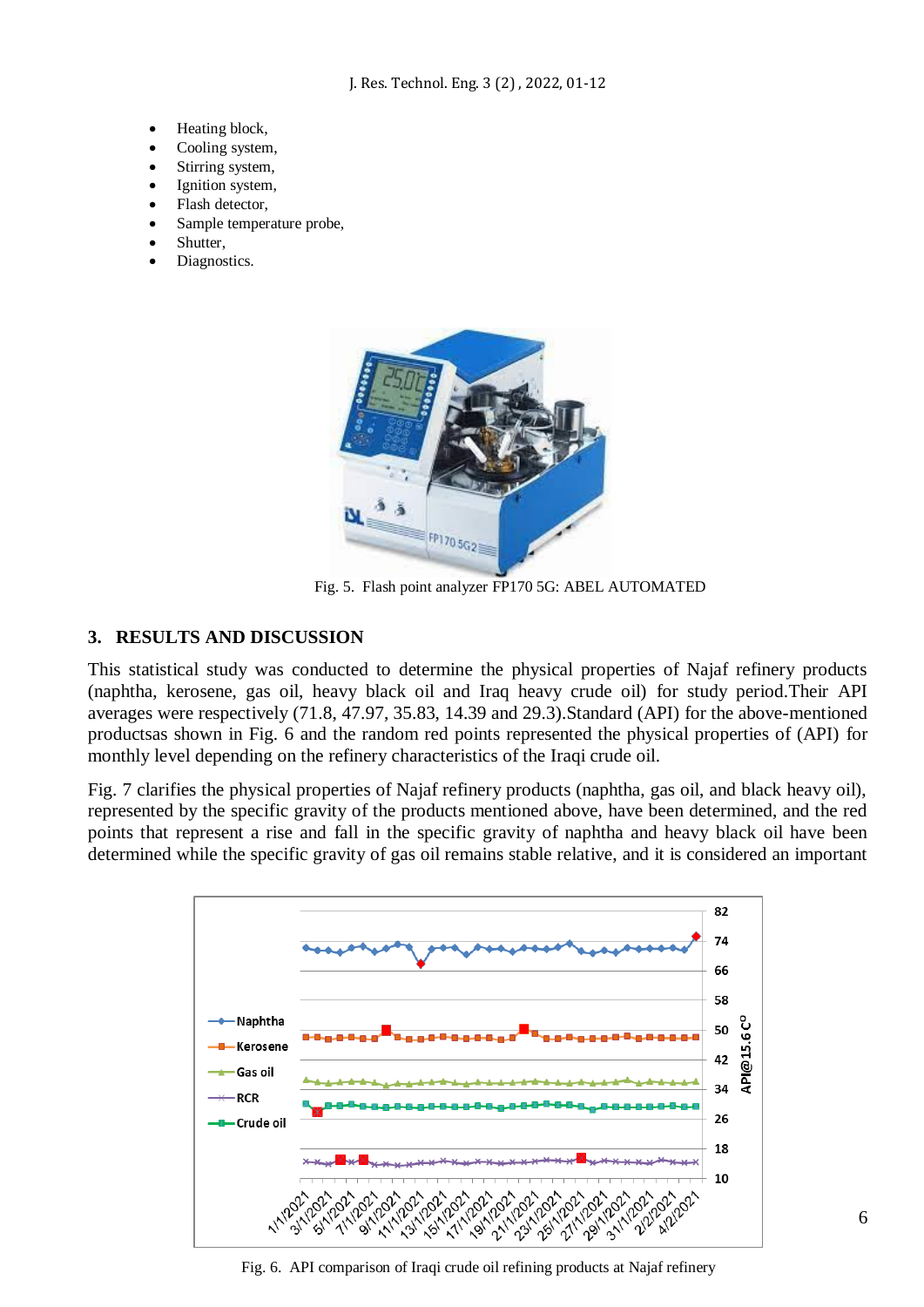

Fig. 7. specific gravity of Najaf refinery products (naphtha, gas oil, and black heavy oil)

indicator depending on the specifications of Iraqi crude oil.

Fig. 8 shows the results represented by the density of the products of Najaf refinery (kerosene, gas oil and black heavy oil) and the red points that show the rise and fall of the above-mentioned products of



Fig. 8. The density of Najaf refinery products (Gas oil, and Kerosene and RCR)

monthly level depending on the Iraqi crude oil.

The initial and end temperatures for the kerosene and gas oil products are illustrated in Fig. 9. As it was found that the initial and end temperature of the gas oil is higher than the kerosene.The average initial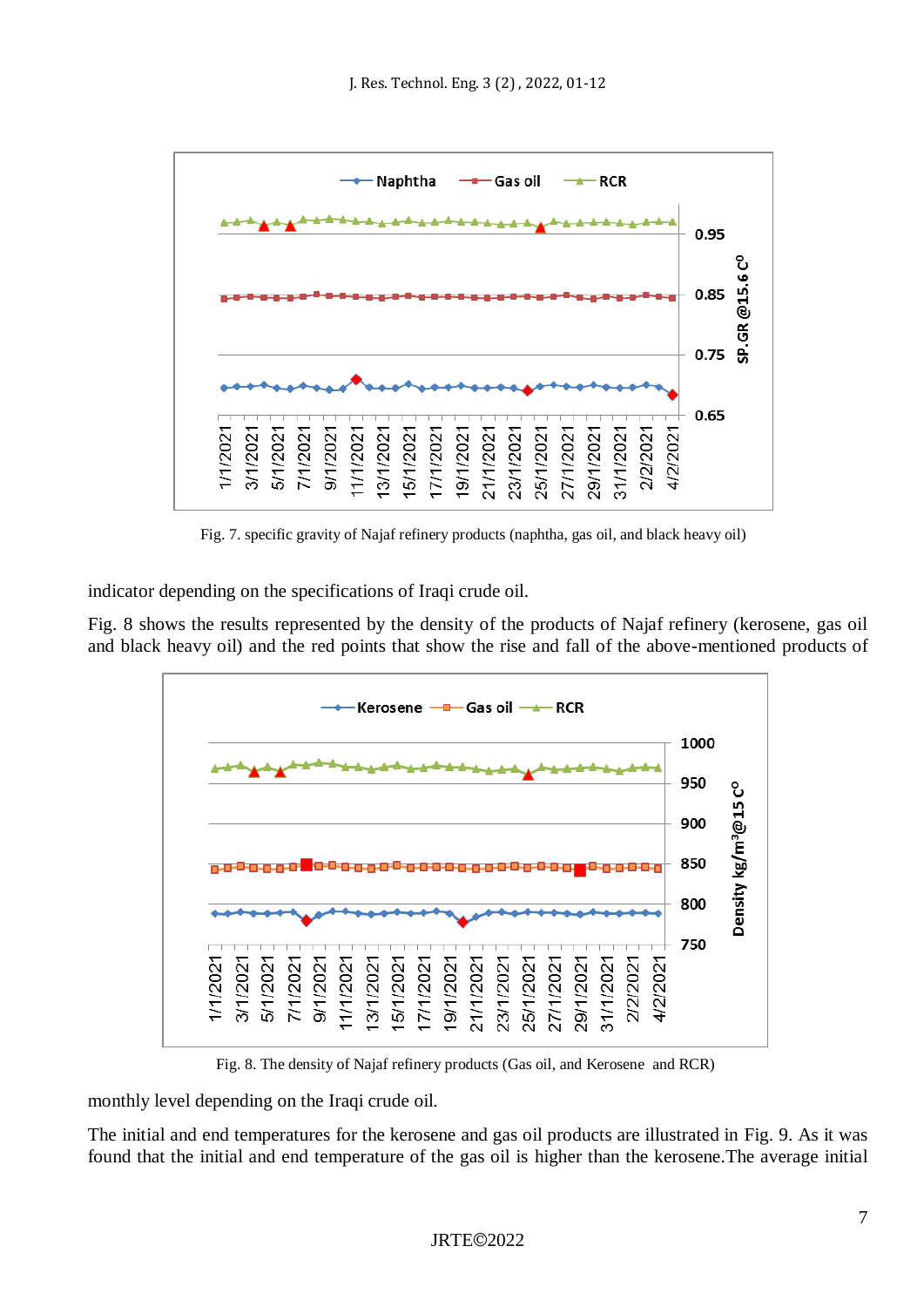temperature of the gas oil was 204.79 ° C, while the average end temperature of the same product was 359.73° C.

When the flash point was analyzed statistically, a clear fluctuation was observed for the monthly level of the heavy black oil product (RCR) compared with gas oil and kerosene, as shown in Fig. 10. The highest temperature of the flash point of the RCR was 112 ° C while the average temperature was 95.45° C.



Fig. 9. The initial and end temperatures for the kerosene and gas oil products



Fig. 10. Flash pointof Najaf refinery products (Gas oil, and Kerosene and RCR)

Salt is an important factor in determining the quality of Iraqi heavy crude oil, as its statistical analysis for the month of January was clearly fluctuating, as shown in Fig. 11. The highest and lowest concentration points were determined  $(456, 22.8)$ g/m<sup>3</sup>respectively, while the mean monthly salts content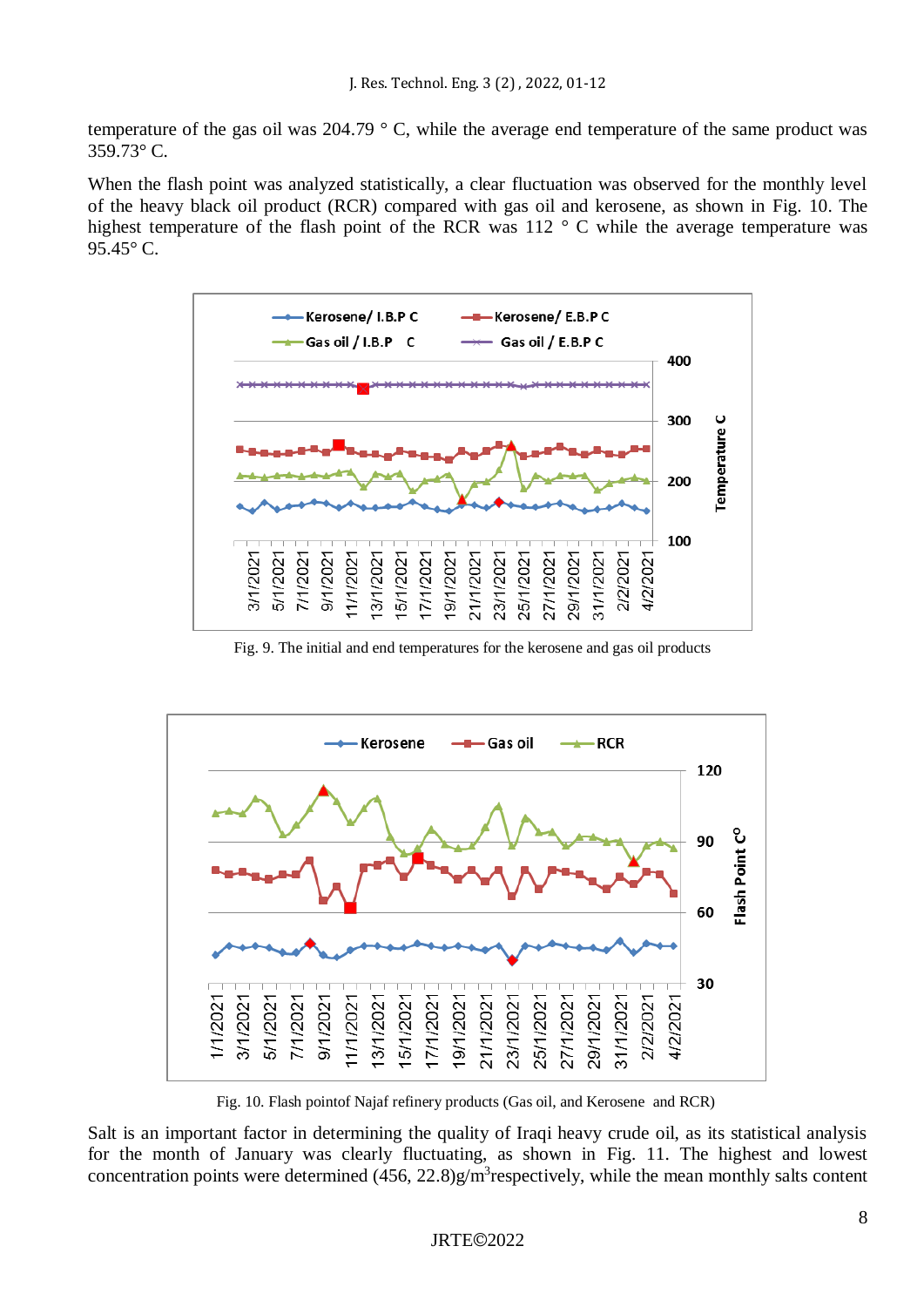were 173.6  $g/m<sup>3</sup>$ . The failure to treat crude oil in the production stage led to the crude oil containing a large proportion of salt and water.



Fig. 11. The salt concentrationin Iraqi crude oil

Viscosity provides a measure of the resistance of an internal fluid to flow. Calculating fluid motion requires the viscosity value. For RCR, the average viscosity during the analysis period was 305.11  $\text{mm}^2$ /s at a temperature of 50 ° C, while the highest and lowest viscosity obtained respectively was (395 and 203) $mm^2$ /sat a temperature of 50 °C as shown in Fig. 12.



Fig. 12. RCR viscosity

The cetane number (CN) is an indicator of the ignition of Iraqi gas oil fuel, which is considered reliable to describe the quality of the combustion process. The highest value of CN obtained is 54.1 which means ignition delayand at the same time better performance, while the lowest CN was 50 as it causes lower ignition performance and longer time. While the monthly average during the period of statistical analysis for the month of Jan.2021 was 52, as shown in Fig. 13.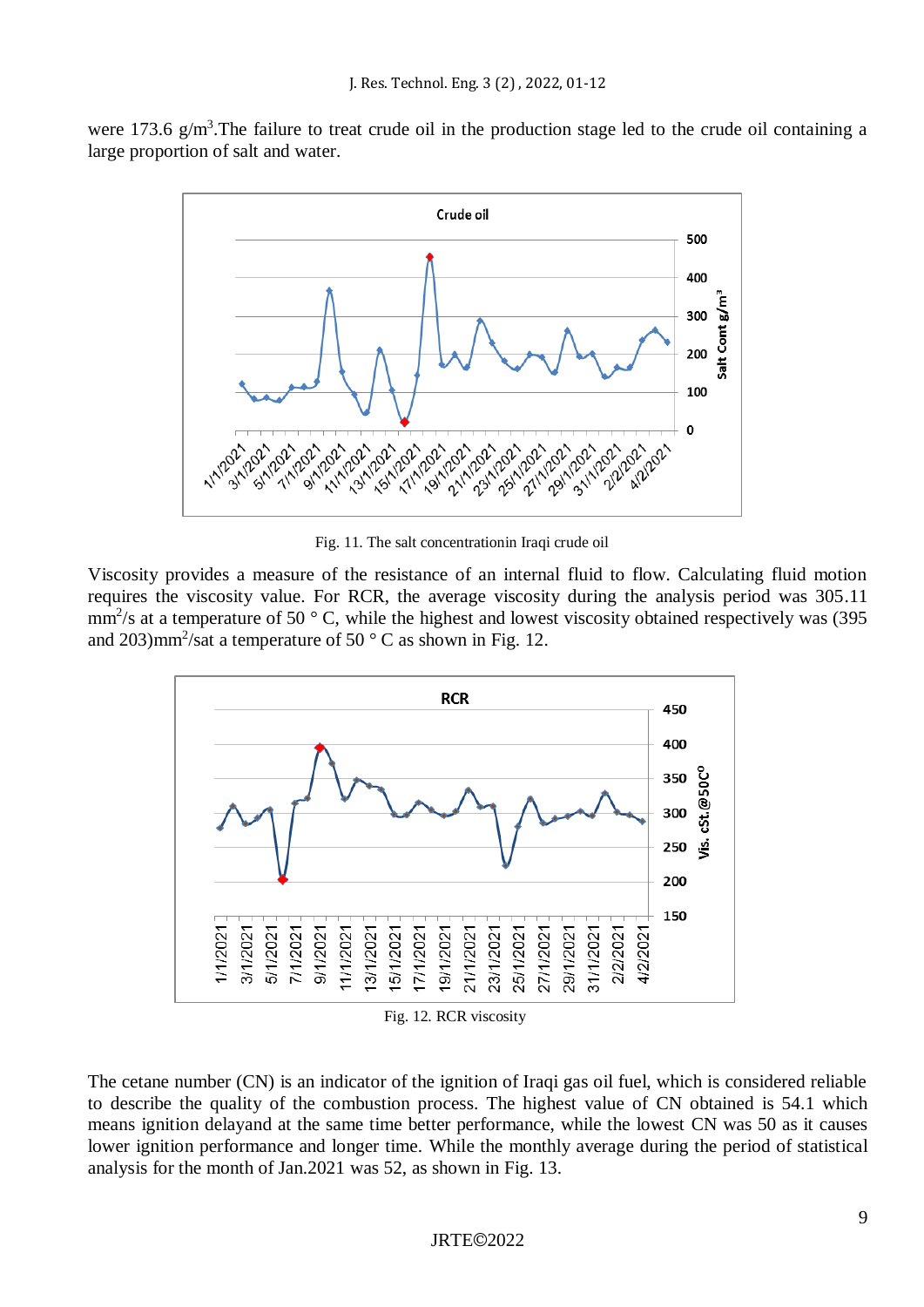

Fig. 13. The cetane number of Iraqi gas oil.

# **4. CONCLUSION**

- 1- The average Iraqi crude oil API is 29.3, and it is considered heavy oil compared to the international standard, which is about 25.
- 2- The average specific gravity of the Iraqi naphtha was obtained at a value of 0.696, which is close to the global value of 0.667[28]. This is an important indicator of the quality of refining Iraqi crude oil in the Najaf refinery.
- 3- The average density of Iraqi kerosene was 788 kg/m3, which is within the range of the international standard from (775-840) kg/m3[28]. The fluctuations in densityat the monthly level represented by the red points in Figure(8) were acceptable and within the global range.
- 4- The average density of Iraqi gas oil was 845.22 kg/m3, which is less than the international standard of 849 kg/m3[28]. Thus, this type of refined fuel can be used in the relatively hot weather, which represents the weather in Iraq.
- 5- Higher specificgravity was0.9697for RCR compared with other oil products like Naphtha and Gas Oil (0.6962, 0.8458) respectively.
- 6- The average temperature of the initial and end boiling point of stander gas oil was (248 321) ° C[29], while for Iraqi gas oil (204.79 – 359.73)  $\degree$  C, respectively due to impurities in the crude oil stocks that affect the quality of the product.In addition, the salt concentration content was 171  $g/m3$ , and the ratio of sodium and water(B.S&W) was 0.272% for the crude oil, which consider very high.
- 7- The flash point of a gas oil is the lowest temperature at which enough liquid has evaporated to form a flammable gas concentration. The global range was  $(37.7 - 95.5)$  ° C[30], while the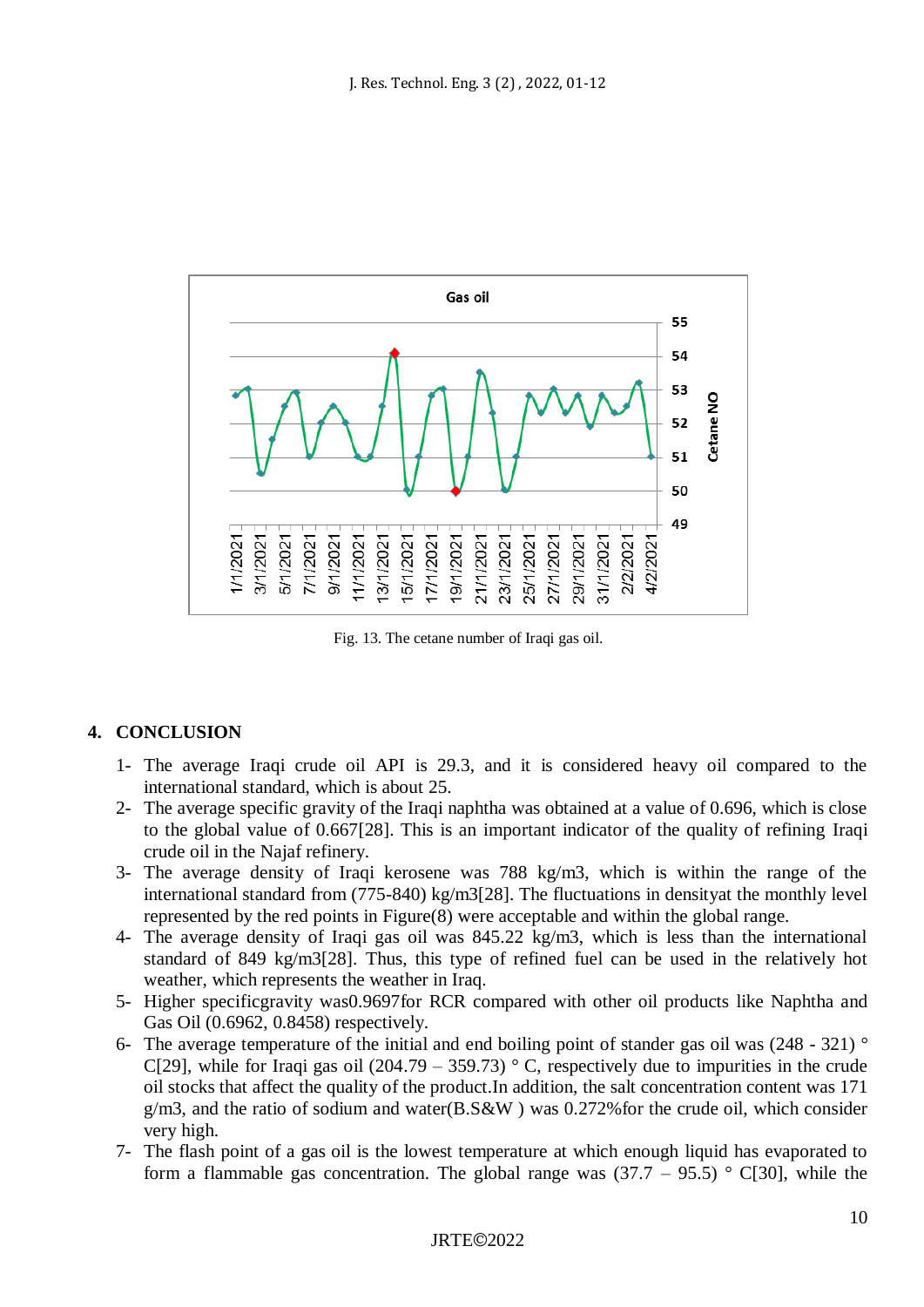average range of Iraqi gas oil was  $75.11 \degree$  C. Gas oil with a higher flash point had a low flammability, which is an indication of how easy it is to combust.

#### **5. RECOMENDATIONS**

After studying the physical properties of crude oil derivatives in the Najaf Oil Refinery (NOR), the researchers recommend the following:

- 1. Making a comparative study with different periods for the same derivatives produced from the Najaf refinery.
- 2. Analyzing the data statistically for different periods to predict the physical properties of crude oil derivatives.
- 3. Providing sufficient infrastructure to work to benefit from crude oil derivatives (refining units), such as producing gasoline and others.

#### **6. REFERENCES**

[1] Z. Wang, M. Fingas, C. Yang, and J. H. Christensen, "Crude Oil and Refined Product Fingerprinting: Principles," *Environ. Forensics*, vol. 1, no. July 2019, pp. 339–407, 2005.

[2] P. Reddy, A. Karimi, and R. Srinivasan, "Novel Solution Approach for Optimizing Crude Oil Operations," *Wiley Intersci.*, vol. 50, no. 6, pp. 1177–1197, 2004.

[3] P. R. Epstein *et al.*, "A life cycle analysis of its health and environmental impacts," *Cent. Heal. Glob. Environ. Harvard Medial Sch. EUA*, vol. 3, no. 7, pp. 14–20, 2002.

[4] J. H. Gary, J. H. Handwerk, M. J. Kaiser, and D. Geddes, *Petroleum refining: technology and economics*. CRC press, 2007.

[5] N. Sadoon, S. J. Hussein, K. K. Aoyed, S. K. Ibrahim, and I. K. Mehawee, "Synthesis and Characterization of Co- -Alumina Catalyst from local Kaolin clay for Hydrodesulfurization of Iraqi Naphtha," *J. Pet. Res. Stud.*, vol. 3, no. 30, pp. 84–106, 2021.

[6] I. Kamal, "Oil & Gas Industry of Kurdistan Region of Iraq : Challenges and Opportunities," *Prog. Petrochemical Sci.*, vol. 2, no. 3, pp. 1–4, 2018.

[7] "https://ekurd.net/mismas/articles/misc2013/1/invest898.htm.".

[8] B. Abbassi and T. Livingstone, "A Comparative Review and Multi-criteria Analysis of Petroleum Refinery Wastewater Treatment Technologies," *Environ. Res. Eng. Manag.*, vol. 74, no. 4, pp. 66–78, 2018.

[9] O. Pourehie and J. Saien, "Treatment of real petroleum refinery wastewater with alternative ferrous-assisted UV/persulfate homogeneous processes," *Desalin. Water Treat.*, vol. 142, no. 5, pp. 140–147, 2019.

[10] F. Nie *et al.*, "Volatile evolution during thermal treatment of oily sludge from a petroleum refinery wastewater treatment Plant: TGA-MS, Py-GC (EGA)/MS and kinetics study," *Fuel*, vol. 278, no. 2, pp. 118–128, 2020.

[11] A. Groysman, Corrosion Problems and Solutions in Oil Refining and Petrochemical Industry. 2016.

[12] J. G. Reynolds, "Nickel in petroleum refining," *Pet. Sci. Technol.*, vol. 19, no. 7–8, pp. 979– 1007, 2001.